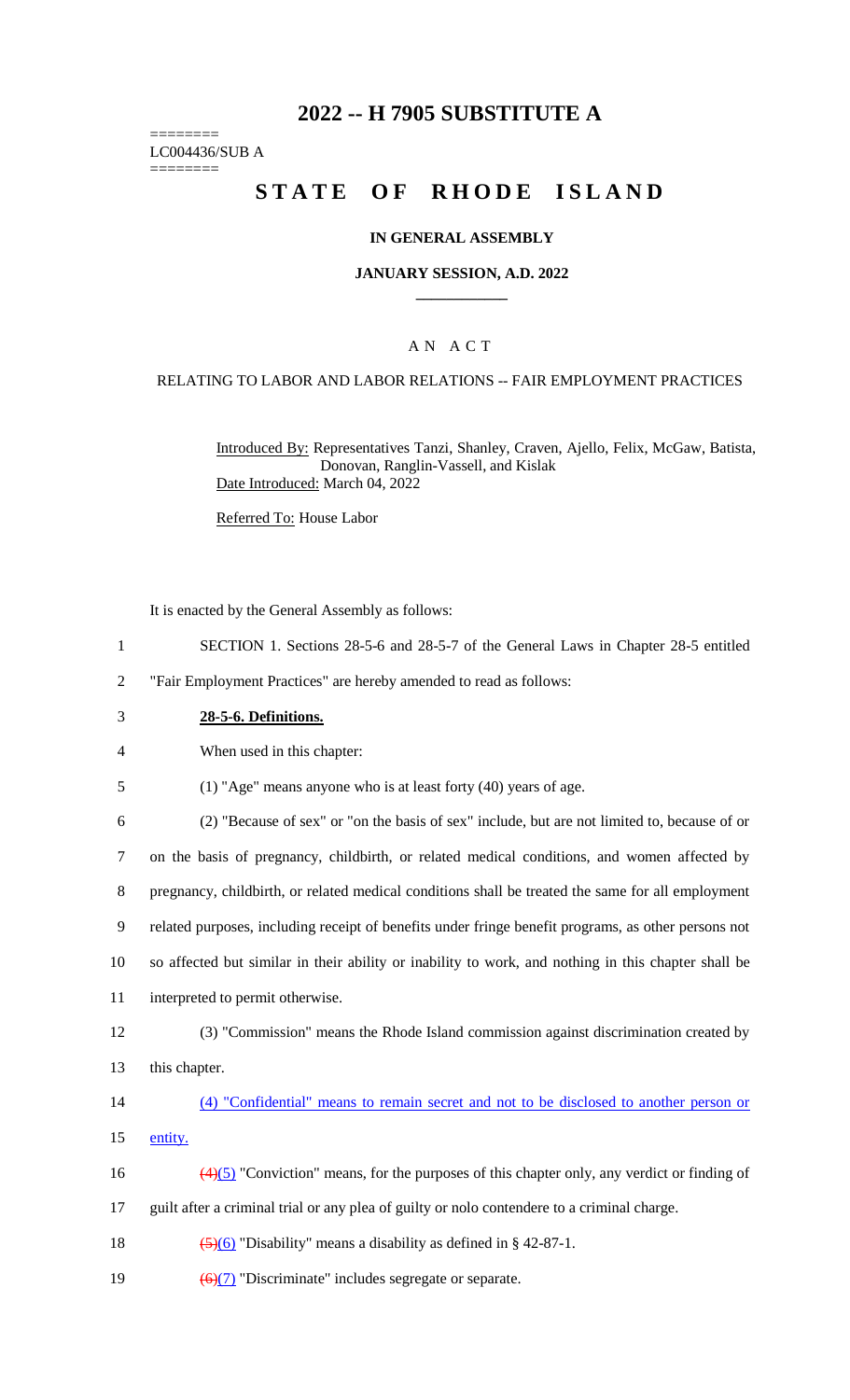1  $\frac{(7)(8)}{7}$  Employee" does not include any individual employed by his or her parents, spouse,

or child, or in the domestic service of any person.

 $\frac{(8)(9)}{1}$  "Employer" includes the state and all political subdivisions of the state and any person in this state employing four (4) or more individuals, and any person acting in the interest of an employer directly or indirectly.

 (ii) Nothing in this subdivision shall be construed to apply to a religious corporation, association, educational institution, or society with respect to the employment of individuals of its religion to perform work connected with the carrying on of its activities.

 (9)(10) "Employment agency" includes any person undertaking with or without compensation to procure opportunities to work, or to procure, recruit, refer, or place employees.

 $\left(\frac{10}{11}\right)$  "Firefighter" means an employee the duties of whose position include work connected with the control and extinguishment of fires or the maintenance and use of firefighting apparatus and equipment, including an employee engaged in this activity who is transferred or promoted to a supervisory or administrative position.

 $\frac{(11)(12)}{2}$  "Gender identity or expression" includes a person's actual or perceived gender, as well as a person's gender identity, gender-related self image, gender-related appearance, or gender- related expression; whether or not that gender identity, gender-related self image, gender-related appearance, or gender-related expression is different from that traditionally associated with the person's sex at birth.

20  $\left(\frac{(12)(13)}{(12)(13)}\right)$  "Labor organization" includes any organization which exists for the purpose, in whole or in part, of collective bargaining or of dealing with employers concerning grievances, terms or conditions of employment, or of other mutual aid or protection in relation to employment.

 $(13)(14)$  "Law enforcement officer" means an employee the duties of whose position include investigation, apprehension, or detention of individuals suspected or convicted of offenses against the criminal laws of the state, including an employee engaged in such activity who is transferred or promoted to a supervisory or administrative position. For the purpose of this subdivision, "detention" includes the duties of employees assigned to guard individuals incarcerated in any penal institution.

 (15) "Non-disparagement agreement" means an agreement which restricts an individual from taking any action to include, but not be limited to, speaking or publicizing information that negatively impacts the other party to the agreement, to include the reputation, products, services, employees and management of the protected party.

 (14)(16) "Person" includes one or more individuals, partnerships, associations, organizations, corporations, legal representatives, trustees, trustees in bankruptcy, or receivers.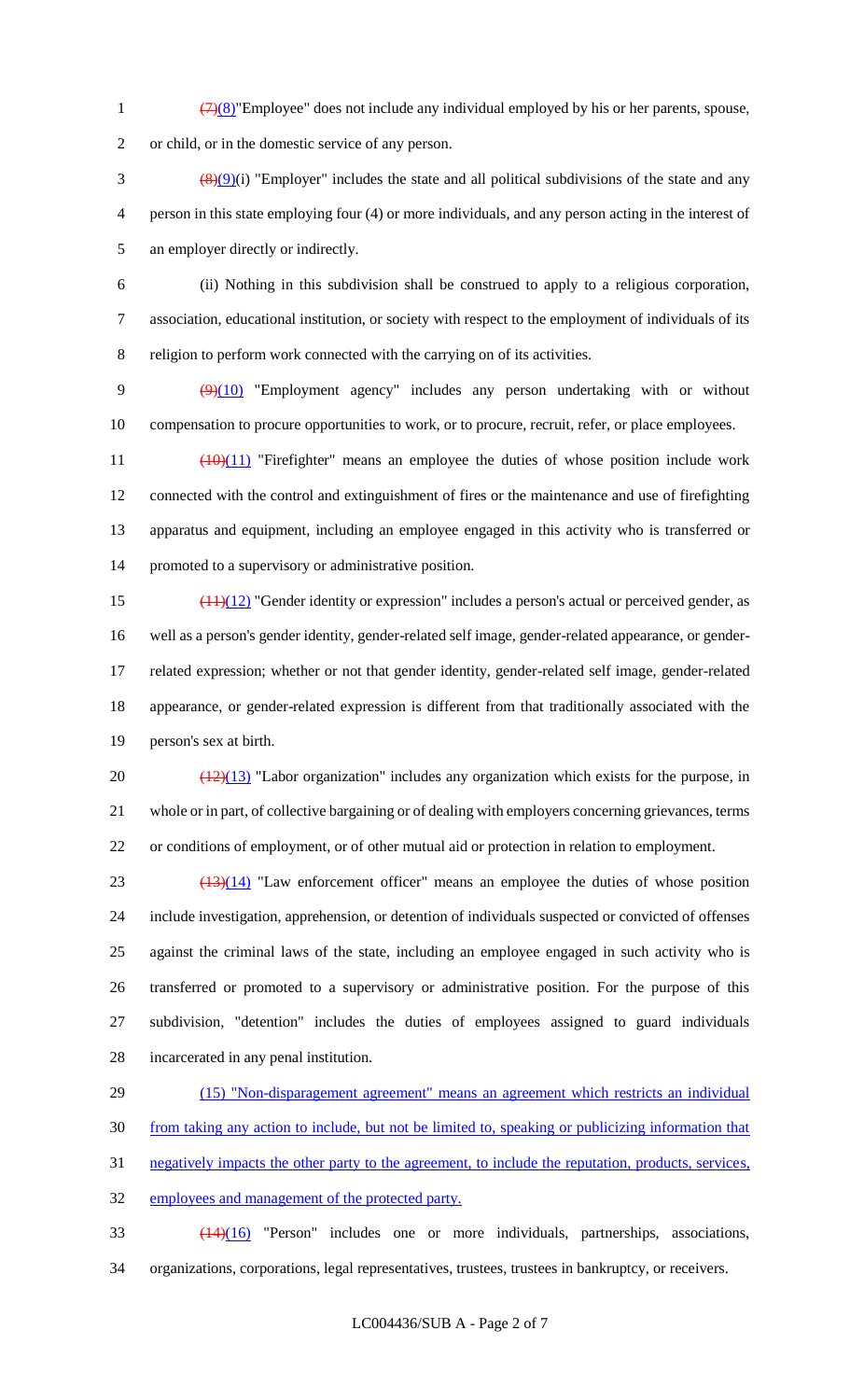- (15)(17) "Religion" includes all aspects of religious observance and practice, as well as belief, unless an employer, union, or employment agency demonstrates that it is unable to reasonably accommodate to an employee's or prospective employee's or union member's religious observance or practice without undue hardship on the conduct of its business.
- (16)(18) "Sexual orientation" means having or being perceived as having an orientation for heterosexuality, bisexuality, or homosexuality.
- $7 \frac{(17)(19)}{2}$  The terms, as used regarding persons with disabilities:
- (i) "Auxiliary aids and services" and "reasonable accommodation" shall have the same meaning as those items are defined in § 42-87-1.1; and
- (ii) "Hardship" means an "undue hardship" as defined in § 42-87-1.1.
- **28-5-7. Unlawful employment practices.**
- 12 It shall be an unlawful employment practice:
- (1) For any employer:

 (i) To refuse to hire any applicant for employment because of his or her race or color, religion, sex, sexual orientation, gender identity or expression, disability, age, or country of ancestral origin;

 (ii) Because of those reasons, to discharge an employee or discriminate against him or her with respect to hire, tenure, compensation, terms, conditions or privileges of employment, or any other matter directly or indirectly related to employment. However, if an insurer or employer extends insurance related benefits to persons other than or in addition to the named employee, nothing in this subdivision shall require those benefits to be offered to unmarried partners of named employees;

 (iii) In the recruiting of individuals for employment or in hiring them, to utilize any employment agency, placement service, training school or center, labor organization, or any other employee referring source which the employer knows, or has reasonable cause to know, discriminates against individuals because of their race or color, religion, sex, sexual orientation, gender identity or expression, disability, age, or country of ancestral origin;

 (iv) To refuse to reasonably accommodate an employee's or prospective employee's disability unless the employer can demonstrate that the accommodation would pose a hardship on 30 the employer's program, enterprise, or business;  $\theta$ 

 (v) When an employee has presented to the employer an internal complaint alleging harassment in the workplace on the basis of race or color, religion, sex, disability, age, sexual orientation, gender identity or expression, or country of ancestral origin, to refuse to disclose in a timely manner in writing to that employee the disposition of the complaint, including a description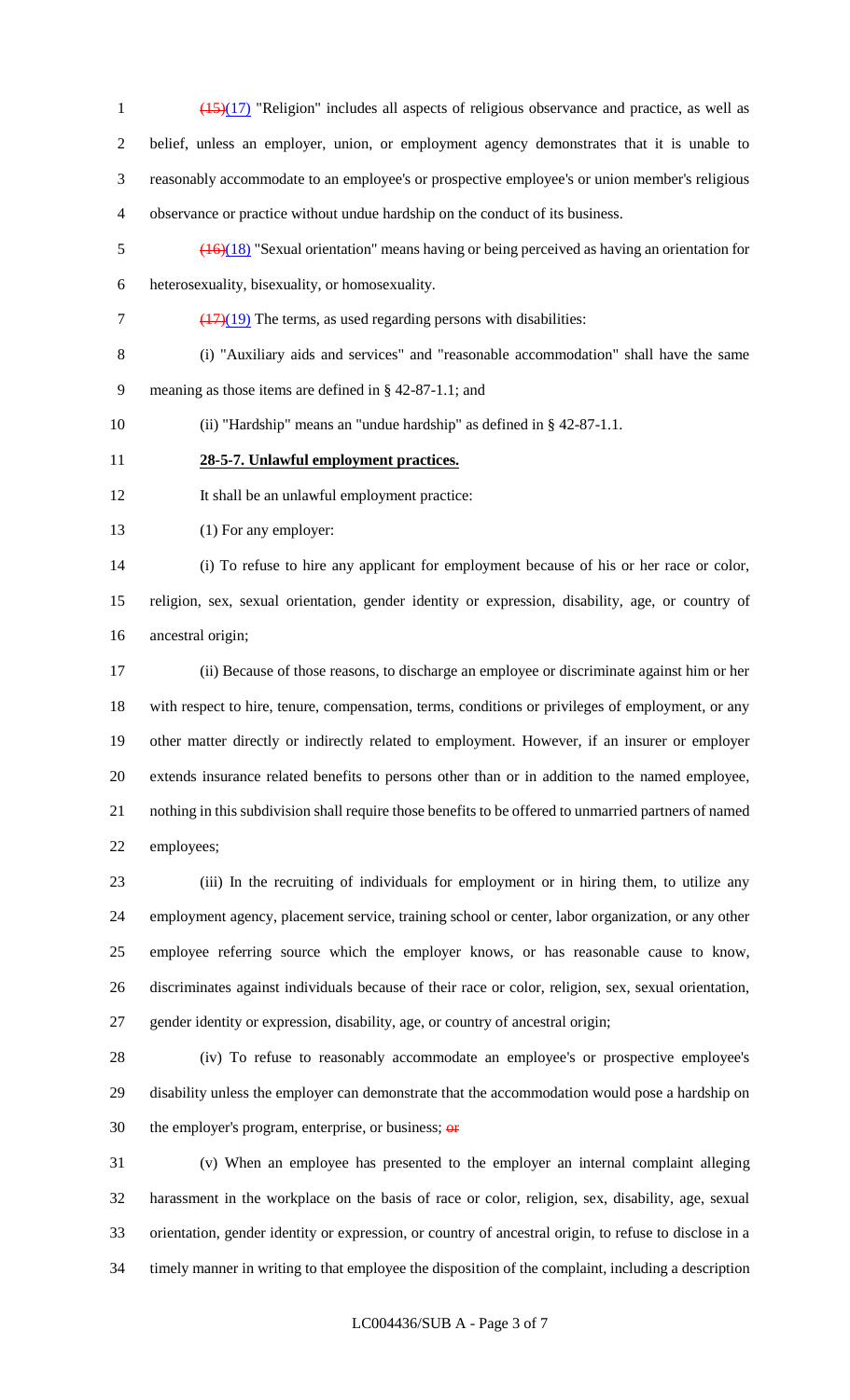of any action taken in resolution of the complaint; provided, however, no other personnel 2 information shall be disclosed to the complainant; or

 (vi) To require an employee as a condition of employment, to execute a nondisclosure agreement or an agreement with a clause, that requires alleged violations of civil rights remain 5 confidential, or a non-disparagement agreement concerning alleged violations of civil rights. Any contract provision in violation of this subsection shall be void as a violation of public policy.

 (2)(i) For any employment agency to fail or refuse to properly classify or refer for employment or otherwise discriminate against any individual because of his or her race or color, religion, sex, sexual orientation, gender identity or expression, disability, age, or country of ancestral origin; or

 (ii) For any employment agency, placement service, training school or center, labor organization, or any other employee referring source to comply with an employer's request for the referral of job applicants if the request indicates either directly or indirectly that the employer will not afford full and equal employment opportunities to individuals regardless of their race or color, religion, sex, sexual orientation, gender identity or expression, disability, age, or country of ancestral origin;

(3) For any labor organization:

 (i) To deny full and equal membership rights to any applicant for membership because of his or her race or color, religion, sex, sexual orientation, gender identity or expression, disability, age, or country of ancestral origin;

 (ii) Because of those reasons, to deny a member full and equal membership rights, expel him or her from membership, or otherwise discriminate in any manner against him or her with respect to his or her hire, tenure, compensation, terms, conditions or privileges of employment, or any other matter directly or indirectly related to membership or employment, whether or not authorized or required by the constitution or bylaws of the labor organization or by a collective labor agreement or other contract;

 (iii) To fail or refuse to classify properly or refer for employment, or otherwise to discriminate against any member because of his or her race or color, religion, sex, sexual orientation, gender identity or expression, disability, age, or country of ancestral origin; or

 (iv) To refuse to reasonably accommodate a member's or prospective member's disability unless the labor organization can demonstrate that the accommodation would pose a hardship on the labor organization's program, enterprise, or business;

 (4) Except where based on a bona fide occupational qualification certified by the commission or where necessary to comply with any federal mandated affirmative action programs,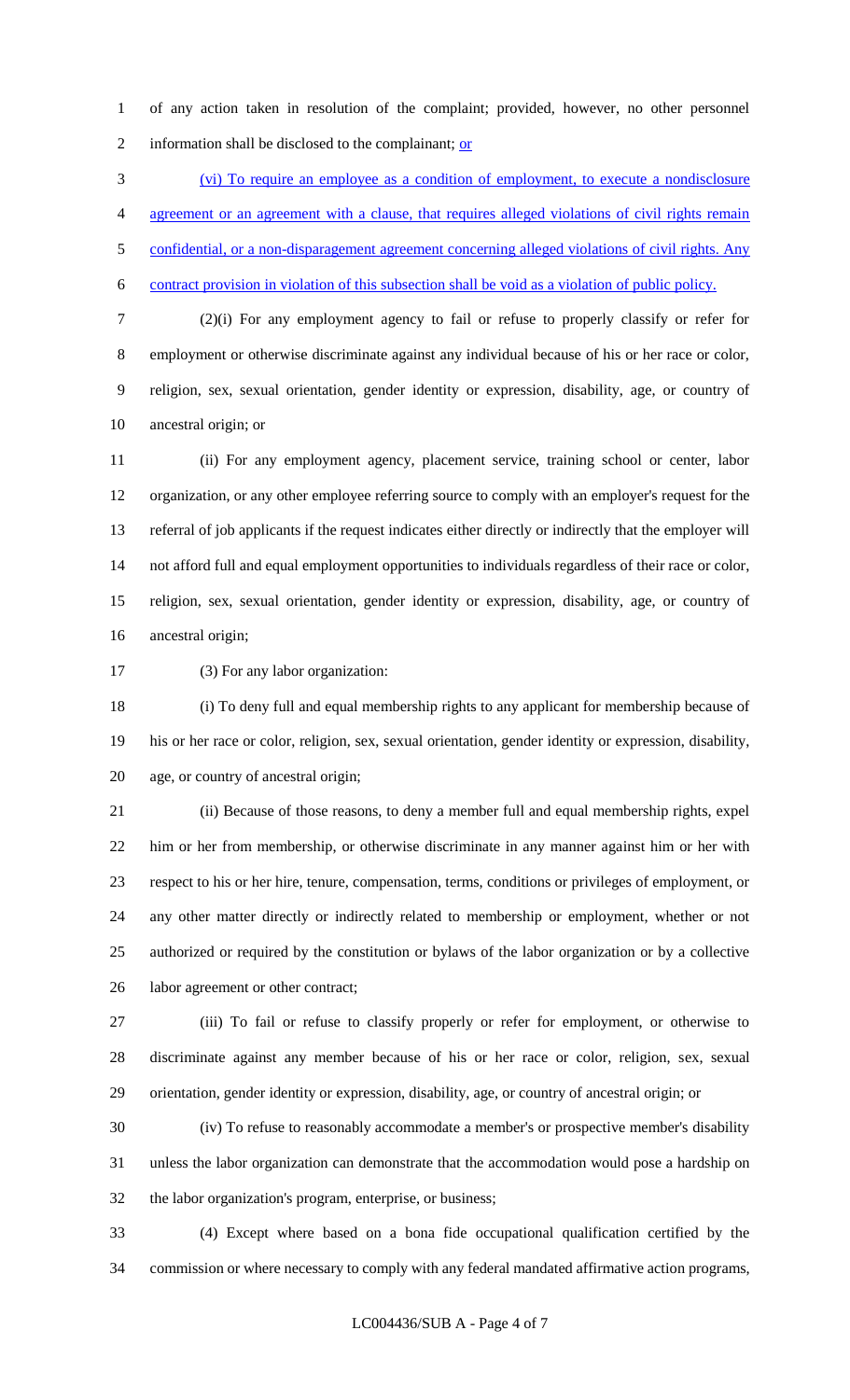for any employer or employment agency, labor organization, placement service, training school or center, or any other employee referring source, prior to employment or admission to membership of any individual, to:

 (i) Elicit or attempt to elicit any information directly or indirectly pertaining to his or her race or color, religion, sex, sexual orientation, gender identity or expression, disability, age, or country of ancestral origin;

 (ii) Make or keep a record of his or her race or color, religion, sex, sexual orientation, gender identity or expression, disability, age, or country of ancestral origin;

 (iii) Use any form of application for employment, or personnel or membership blank containing questions or entries directly or indirectly pertaining to race or color, religion, sex, sexual orientation, gender identity or expression, disability, age, or country of ancestral origin;

 (iv) Print or publish or cause to be printed or published any notice or advertisement relating to employment or membership indicating any preference, limitation, specification, or discrimination based upon race or color, religion, sex, sexual orientation, gender identity or expression, disability, age, or country of ancestral origin; or

 (v) Establish, announce, or follow a policy of denying or limiting, through a quota system or otherwise, employment or membership opportunities of any group because of the race or color, religion, sex, sexual orientation, gender identity or expression, disability, age, or country of ancestral origin of that group;

 (5) For any employer or employment agency, labor organization, placement service, training school or center, or any other employee referring source to discriminate in any manner against any individual because he or she has opposed any practice forbidden by this chapter, or because he or she has made a charge, testified, or assisted in any manner in any investigation, proceeding, or hearing under this chapter;

 (6) For any person, whether or not an employer, employment agency, labor organization, or employee, to aid, abet, incite, compel, or coerce the doing of any act declared by this section to be an unlawful employment practice, or to obstruct or prevent any person from complying with the provisions of this chapter or any order issued pursuant to this chapter, or to attempt directly or indirectly to commit any act declared by this section to be an unlawful employment practice;

 (7) For any employer to include on any application for employment, except applications for law enforcement agency positions or positions related to law enforcement agencies, a question inquiring or to otherwise inquire either orally or in writing whether the applicant has ever been arrested, charged with or convicted of any crime; provided, that:

(i) If a federal or state law or regulation creates a mandatory or presumptive disqualification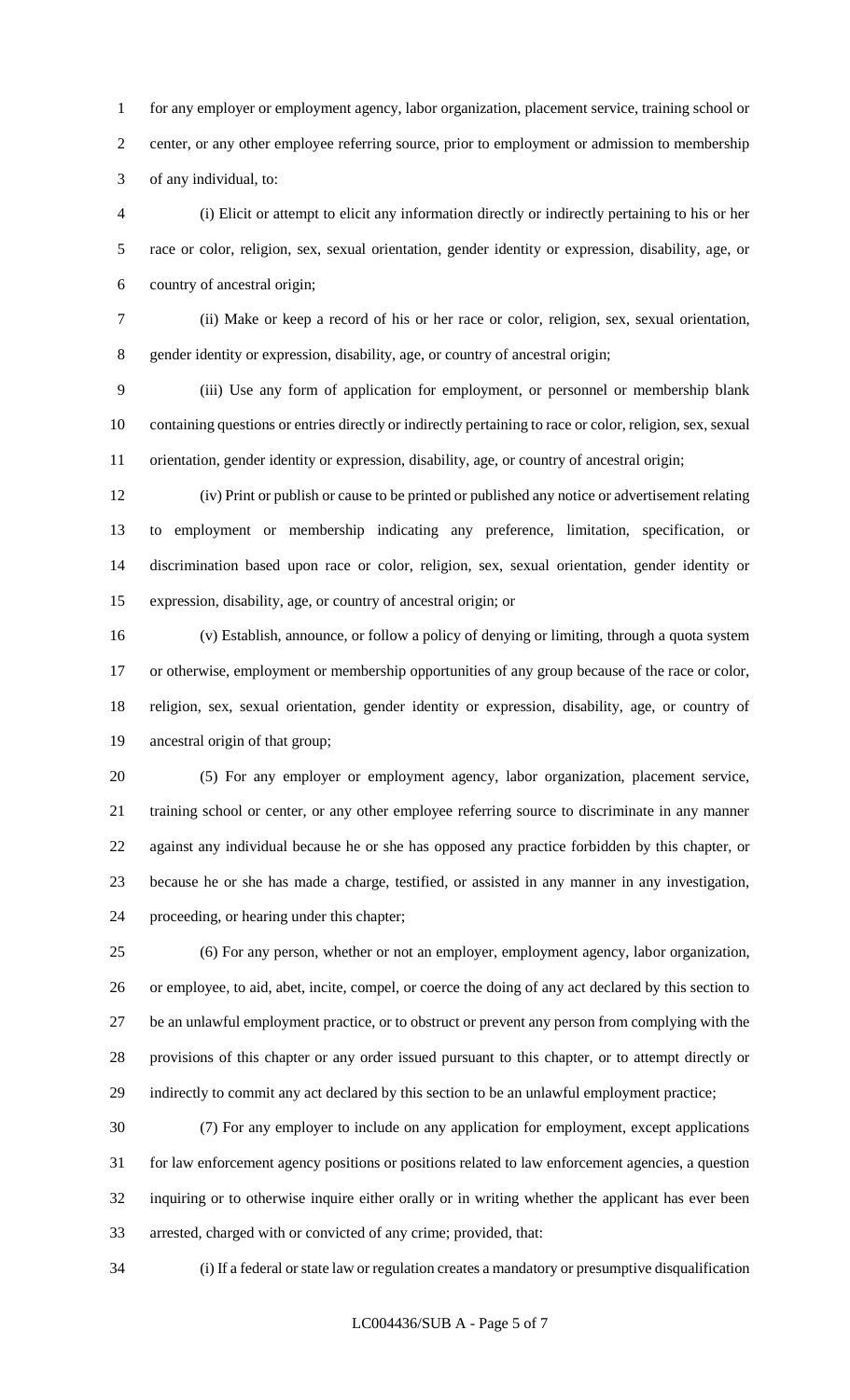from employment based on a person's conviction of one or more specified criminal offenses, an employer may include a question or otherwise inquire whether the applicant has ever been convicted of any of those offenses; or

 (ii) If a standard fidelity bond or an equivalent bond is required for the position for which the applicant is seeking employment and his or her conviction of one or more specified criminal offenses would disqualify the applicant from obtaining such a bond, an employer may include a question or otherwise inquire whether the applicant has ever been convicted of any of those offenses; and

 (iii) Notwithstanding, any employer may ask an applicant for information about his or her criminal convictions at the first interview or thereafter, in accordance with all applicable state and federal laws;

 (8)(i) For any person who, on June 7, 1988, is providing either by direct payment or by making contributions to a fringe benefit fund or insurance program, benefits in violation with §§ 28-5-6, 28-5-7 and 28-5-38, until the expiration of a period of one year from June 7, 1988 or if there is an applicable collective bargaining agreement in effect on June 7, 1988, until the 16 termination of that agreement, in order to come into compliance with §§ 28-5-6, 28-5-7 and 28-5- 38, to reduce the benefits or the compensation provided any employee on June 7, 1988, either directly or by failing to provide sufficient contributions to a fringe benefit fund or insurance program.

 (ii) Where the costs of these benefits on June 7, 1988 are apportioned between employers and employees, the payments or contributions required to comply with §§ 28-5-6, 28-5-7 and 28- 5-38 may be made by employers and employees in the same proportion.

 (iii) Nothing in this section shall prevent the readjustment of benefits or compensation for reasons unrelated to compliance with §§ 28-5-6, 28-5-7 and 28-5-38.

SECTION 2. This act shall take effect upon passage.

======== LC004436/SUB A ========